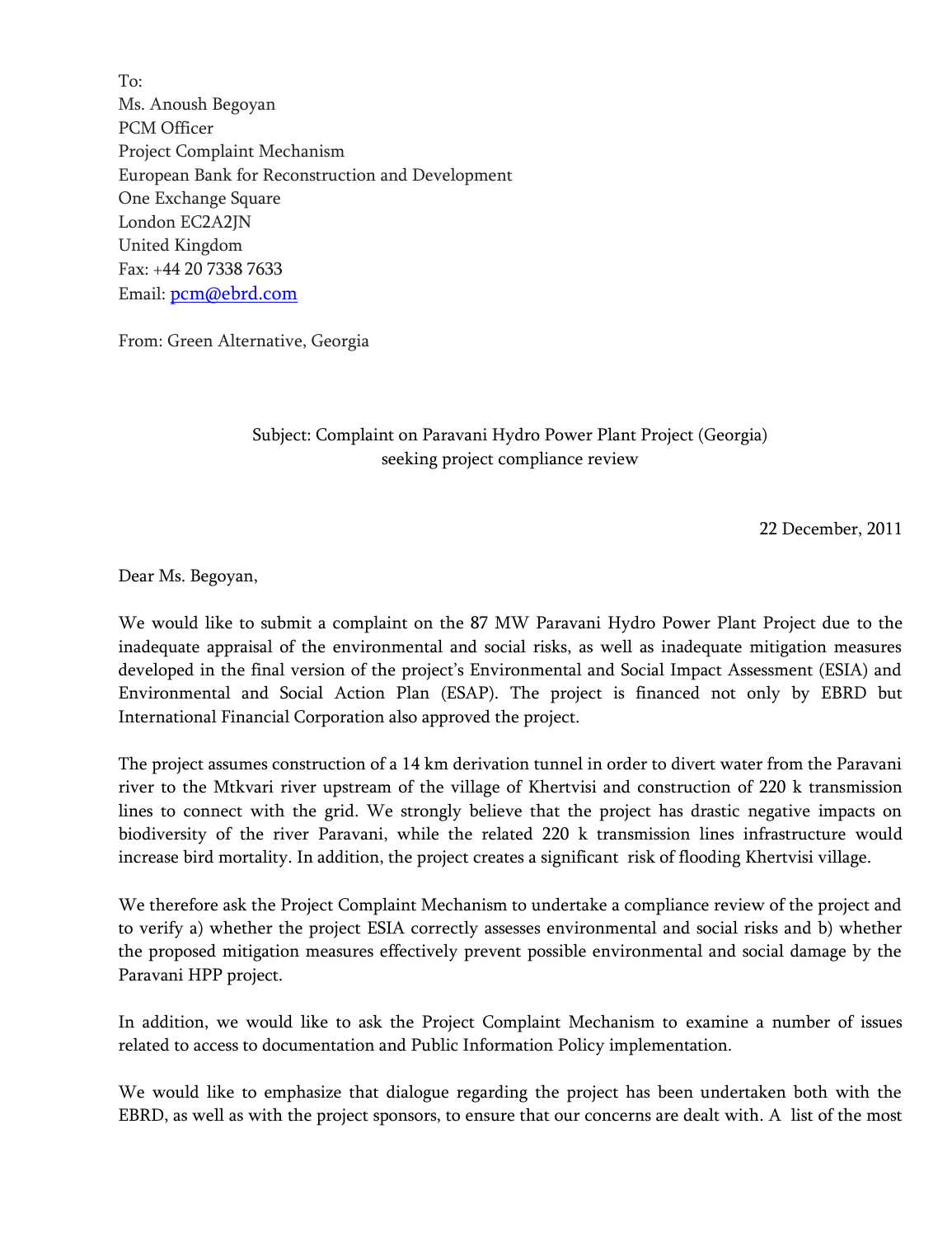relevant communications can be found attached. However, this dialogue has not provided us with adequate assurances that the project is compliant with the EBRD's Environmental and Social Policy.

# **Environmental Impacts**

## **Impacts on ecosystem of the river**

In order to produce electricity, the project plans to divert 90% of the annual average flow (AAF) in the Paravani River to the Mtkvari River. According to the ESIA **10%** of AAF of the river as a minimum sanitary flow will be left to preserve the ecosystem of the river Paravani. According to the document 10% is based on "western standards" (without referring any guidelines), and the impact of this on the ecosystem of the Paravani River is **assessed as minimal**.

On May 16 2011, the project sponsors and consultants arranged a roundtable about the Paravani HPP and clarified that they calculated the sanitary flow based on the Tennant (Montana) method widely spread in 16 states of the USA. Recently, the EBRD confirmed the statement by the Project consultants "according to the flow method actually applied (Tennant Method) is one of the most widely accepted globally, having been adopted by 25+ countries including the USA (in 16 States), Canada, Australia, Italy, and Turkey."

The Tennant method was introduced in 1975. Donald Tennant created a table that allows professional staff working in a regulatory environment to set the required instream flow by using the percent of the average annual flow (AAF) without further onsite data collection. It is a simple "rule-of-thumb" method setting the correlation between minimum water discharge and fish habitats, wildlife and recreation.

| Narrative description of | Recommended Base Flow Regimes.   |                   |
|--------------------------|----------------------------------|-------------------|
| Flows                    |                                  |                   |
|                          | October - March                  | April – September |
| Flushing or Maximum      | 200% of the average flow         |                   |
| Optimum Range            | $60 - 100\%$ of the average flow |                   |
| Outstanding              | 40%                              | 60%               |
| Excellent                | 30%                              | 50%               |
| Good                     | 20%                              | 40%               |
| Fair or degrading        | 10%                              | 30%               |
| Poor or minimum          | 10%                              | 10%               |
| Severe degradation       | 10% of average                   | flow to zero flow |

Table: Instream flow for fish, wildlife, and recreation (Tennant 1975)<sup>1</sup>

There are two issues here. The first, as we see, is that the target level of sanitary water flow chosen is 'fair or degrading', which is likely to be insufficient to guarantee the maintenance of the biodiversity of the river. The second problem is the Tennant method itself.

<sup>&</sup>lt;sup>1</sup> http://warnercnr.colostate.edu/~srf/students/thesis/CSU\_FRWS\_MS\_thesis\_S2006-Jennifer\_Mann.pdf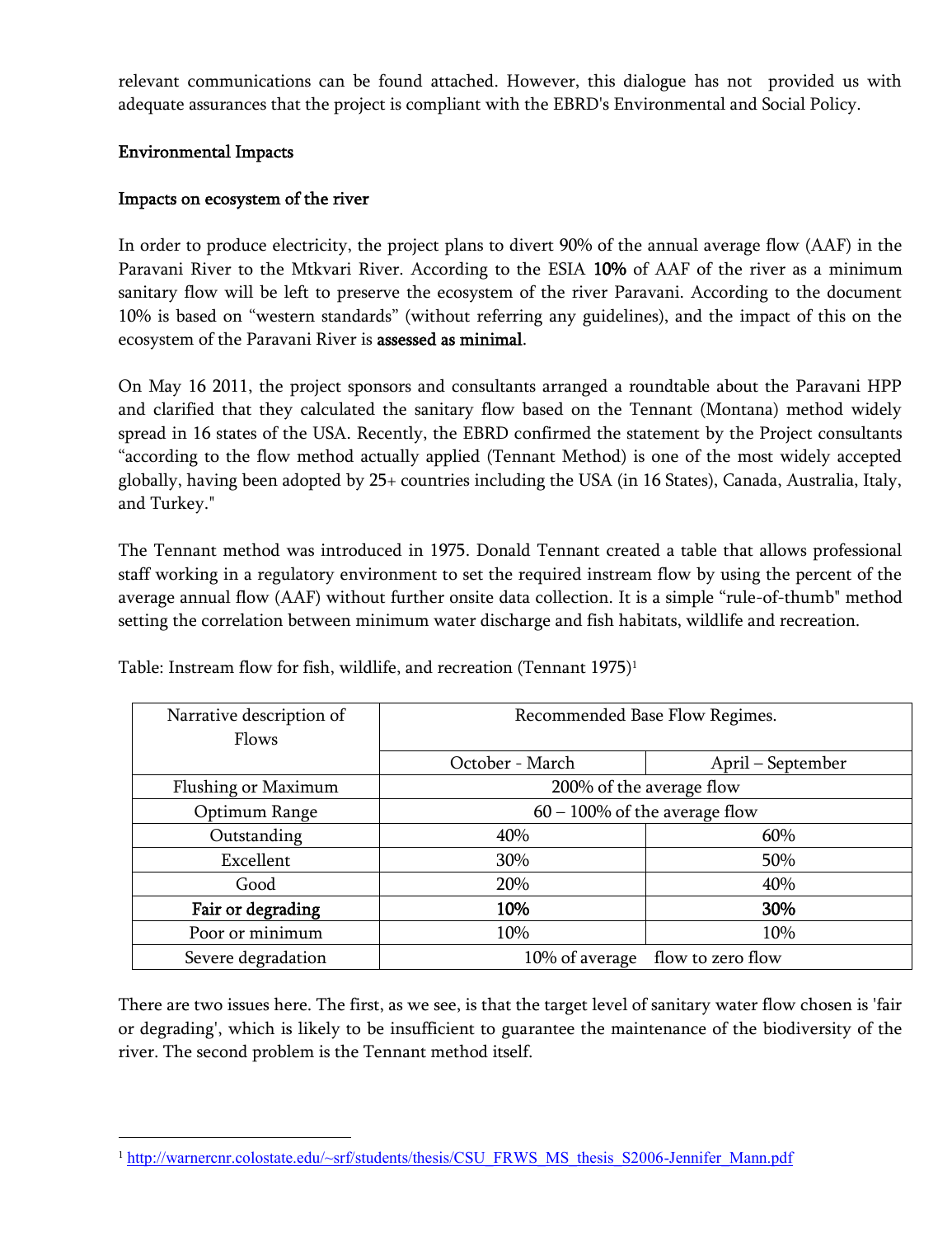According to the Journal of Environmental Studies<sup>2</sup> "In this regional method [Tennant] according to the *observed data a flow equal to 30 percent of average annual discharge is necessary to maintain proper width, depth and velocity in streams. Tenant did not mention the necessary criteria to derive the critical discharges, so morphological resemblance is the key for its transferability to other rivers. Another important point in using the Tenant method is the fact that this method does not consider daily, monthly and annual discharge variation directly. Primarily, using the base values in the Tenant method means to reduce a fixed value from all of the flows regardless of low or high flow conditions, which could impose severe losses to the river environment during low flow period."*

The same approach is highly supported also by a thesis on instream flow methodologies evaluating the Tennant method<sup>3</sup>, which recommends that "the method be applied with caution or modified to better represent local conditions based on further research". Moreover, it recommends that the "Tennant method be used only for **initial planning flow recommendations without serious validation within the region of use.** The Tennant method does provide a general idea of the amount of water (..) needed to sustain a desired level of fish habitat and shows a clear progression of the needs of the fish for the quality of habitat that is desired."<sup>4</sup>

In addition according to a report<sup>5</sup> regarding establishing environmental flow requirements for Millhaven Creek (Southern Ontario) "Determining a single, minimum, threshold flow, to the exclusion of other ecologically relevant flows, is no longer an accepted approach to instream flow management. It is known that the minimum flow determined for one life stage of one species does not ensure adequate habitat protection, even for the species for which the threshold flow was established (e.g. Calow and Petts, 1992, 1994). A single flow value cannot simultaneously meet the requirements of all species in an aquatic community; variable conditions can allow different species to flourish at different times."<sup>6</sup>

Taking the above-mentioned research into account, using the Tennant method as a main tool for determining minimal instream flow in the Paravani River where even the hydrological data is outdated (1937-1986*<sup>7</sup>* ) will not only have a negative impact on the ecosystem of the river (**Fair or degrading***<sup>8</sup>* ) but also it is not compliant with the EBRD's PR1<sup>9</sup> (5) "... The appraisal process will be based on recent

http://warnercnr.colostate.edu/~srf/students/thesis/CSU\_FRWS\_MS\_thesis\_S2006-Jennifer\_Mann.pdf

<sup>5</sup>This report was produced as part of an overall pilot project on establishing environment flow requirements in Southern Ontario and has received funding support from the Ontario Ministry of the Environment;

<sup>6</sup> Conservation Ontario "Establishing Environmental Flow requirements for Millhaven Creek" pg. 36;

<sup>7</sup> ESIA of the Paravani HPP project

<sup>2</sup> Journal of Environmental Studies, Vol. 37, No. 58, September, 2011; "Determining the Minimum Ecological Water Requirements in Perennial Rives Using Morphological Parameters" (November 2010) Shokoohi, A. R. and Hong Y; See: http://hydro.ou.edu/Publications/PDFs/2011/83.Shokoohi\_J\_Environ\_2011.pdf

<sup>3</sup> "Evaluation study of the Tennant method for higher gradient streams in the national forest system lands in the western U.S." 6.1 Recommendations; page 88; See:

http://warnercnr.colostate.edu/~srf/students/thesis/CSU\_FRWS\_MS\_thesis\_S2006-Jennifer\_Mann.pdf

<sup>4</sup> "Evaluation study of Tenant method for higher gradient streams in the national forest system lands in the western U.S." 6.1 Recommendations; page 88; See:

<sup>8</sup> Table: Instream flow for fish, wildlife, and recreation (Tennant 1975);

<sup>9</sup> Environmental and Social Policy of EBRD; PR1 (5) "Through appraisal activities such as risk assessment, auditing, or environmental and social impact assessment, the client will consider in an integrated manner the potential environmental and social issues and impacts associated with the proposed project. The information gained will inform the EBRD's own due diligence related to the client and project and will help to identify the applicable PRs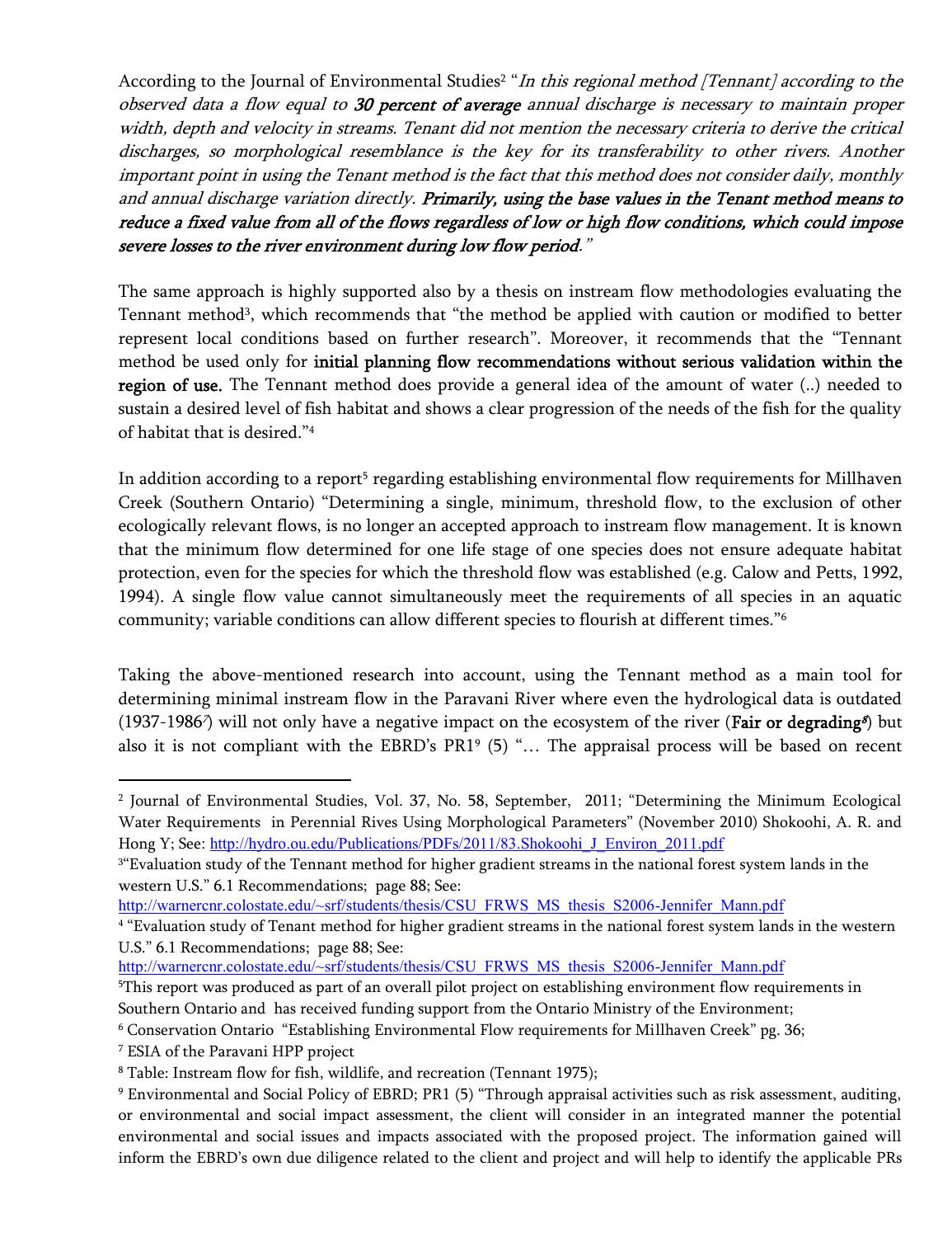information, including an accurate description and delineation of the client's business or the project, and social and environmental baseline data at an appropriate level of detail" and PR6*<sup>10</sup>* which states that "the Bank is guided by and supports the implementation of applicable international law and conventions and relevant EU directives" and "In planning and implementing impact assessments where biodiversity issues are a key focus, clients should refer to best-practice guidelines on integrating biodiversity into impact assessment." From the ESIA there is no evidence that this has been done.

In addition the EBRD's PR3 (8) directly states "When host country regulations differ from the levels and measures presented in EU environmental requirements or requirements agreed pursuant to paragraph  $7^{\scriptscriptstyle 11},$ projects will be expected to meet whichever is more stringent."

The most fundamental piece of water legislation existing today aiming to restore the biodiversity and functioning of all surface freshwater bodies, including lakes, streams, rivers, groundwater etc., is the Water Framework Directive (European Commission, 2000)<sup>12</sup> that was not even mentioned in the ESIA at all, as well as the Convention on Biological Diversity<sup>13</sup>. In 2001 the Convention's Subsidiary Body on Scientific, Technical and Technological Advice recommended that environmental flow assessments should be conducted for dams to ensure downstream releases for maintaining ecosystem integrity and community livelihoods<sup>14</sup>.

The Water Framework Directive also requires Member States to achieve at least Good Ecological Status (GES) in all water bodies by 2015 and also to prevent deterioration in the status of any water body, with High Ecological Status (HES) as a target for pristine sites. Exceptions are permitted only for water bodies designated as Heavily Modified (HMWB), where the target is Good Ecological Potential (GEP).

According to the Guidance on Environmental Flow Releases from Impoundments to implement the Water Framework Directive<sup>15</sup> "Setting and implementing environmental flow releases from impoundments involves many different aspects of management, including policy level objective setting, technical definition of flow needs for ecosystem support and financial considerations of the costs of mitigation measures". Moreover, "This provides a risk-based approach (Faulkner et al., 2002) in which

and the appropriate measures to better manage risk and develop opportunities, in accordance with the applicable PRs. The appraisal process will be based on recent information, including an accurate description and delineation of the client's business or the project, and social and environmental baseline data at an appropriate level of detail".

<sup>10</sup> EBRD's Environmental and Social Policy (2008): "In planning and implementing impact assessments where biodiversity issues are a key focus, clients should refer to best practice guidelines on integrating biodiversity into impact assessments";

<sup>&</sup>lt;sup>11</sup> EBRD's Environmental and Social Policy (2008); PR3: 7. Where EU environmental requirements do not exist, the client will apply other good international practice such as the World Bank Group Environmental Health and Safety Guidelines. In such cases the Bank will agree the applicable requirements with the client on a project by project basis.

<sup>12</sup> http://eur-lex.europa.eu/LexUriServ/LexUriServ.do?uri=OJ:L:2000:327:0001:0072:EN:PDF

<sup>&</sup>lt;sup>13</sup> This convention is in the list of international conventions chapter of ESIA, but during assessment of environmental impacts ESIA does not refer to any guideline stating that 10% of flow will be enough for ecosystem integrity and community livelihoods;

<sup>14</sup> International Rivers: "Protecting Rivers and Rights", The World Commission on Dams Recommendations in Action; Page 15; July, 2010;

<sup>&</sup>lt;sup>15</sup> Sniffer (Scotland and Northern Ireland Forum For Environmental Research): Guidance on Environmental Flow Releases from Impoundments to Implement the Water Framework Directive; Final report, May 2007;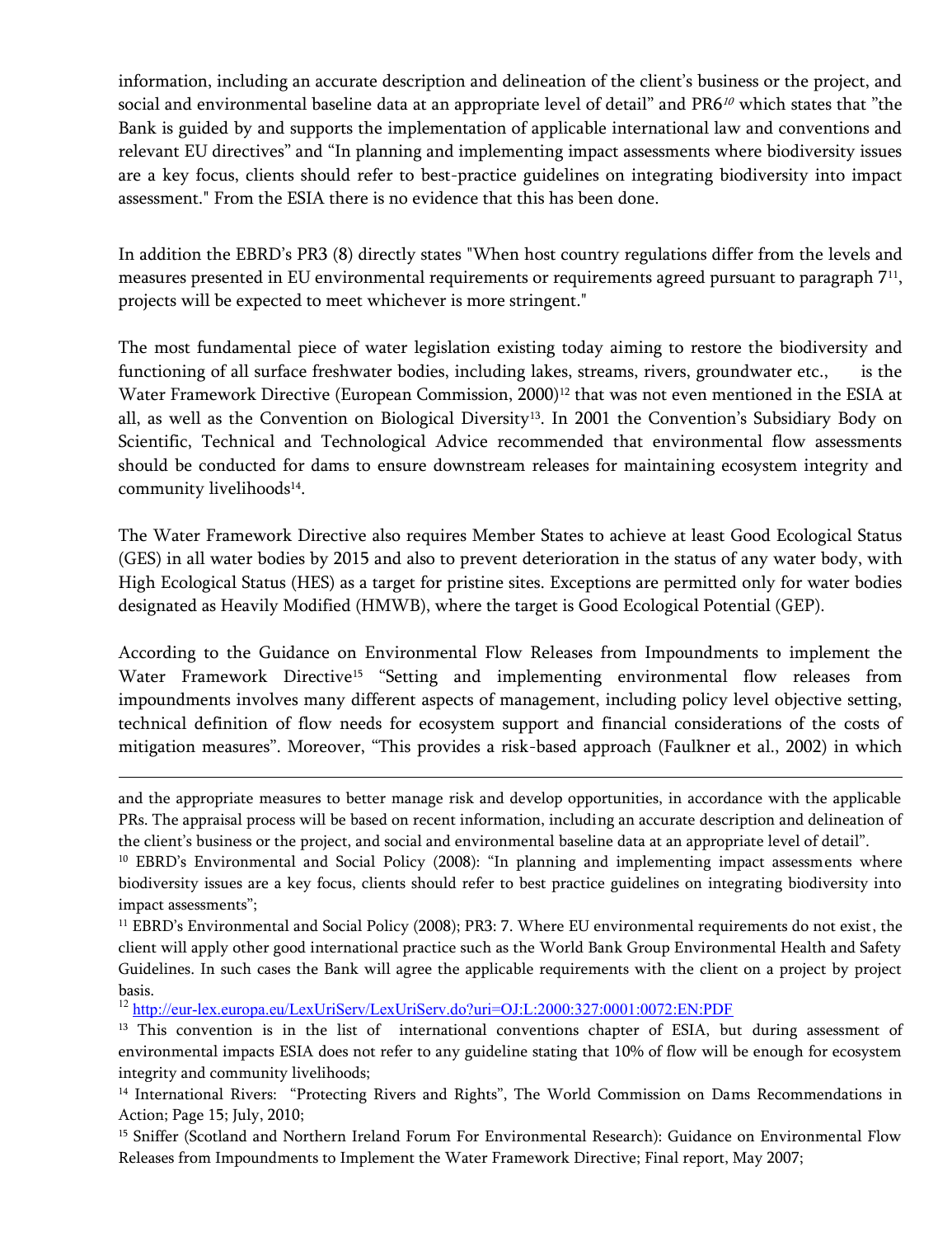greater investment in the assessment yields lower uncertainty in results. In all three approaches (Desktop flow, Hydraulic and Biological Assessments), assessments should be carried out by a team of experts that normally includes physical scientists, such as a hydrologist, hydrogeologist and geomorphologist, and biological scientists, such as an macro-invertebrate ecologist, freshwater botanist and a fish biologist."

### **Impacts on birds**

One of the components of the project is 220KV transmission lines. The project is located directly on the African-Eurasian migratory waterbird flyway<sup>16</sup> for 255 bird species<sup>17</sup> crossing the territory of Georgia from their nesting sites to the wintering areas and back. These species are sensitive to accidents on linear obstacles (E.g. wires) and to electrocution while perching.

According to the response of the EBRD management team based on the concern raised, "IFC and EBRD will request "Georgian Urban Energy" to re-evaluate the transmission tower design, conductor separation and possible use of bird diverters in order to minimize the risk of bird mortality." Despite the response of the EBRD, a re-evaluation report has never been disclosed to the public, while the construction works on the Project have already been started thus violating PR6 of the Bank's Environmental and Social Policy<sup>18</sup> "Through the environmental and appraisal process, the client will identify and characterise the potential impacts on biodiversity likely to be caused by the project. The extent of due diligence should be sufficient to fully characterise the risks and impacts, consistent with a precautionary approach and reflecting the concerns of relevant stakeholders."

### **Social Impacts**

One of the major social impacts of the project is the risk of flooding the village of Khertvisi located downstream of the powerhouse of the project. According to the project description, 90% of the average river flow in Paravani will be diverted to the river Mtkvari, which will increase water flow in Mtkvari significantly (Increasing the flow by 17 cubic metres/second on average, in Spring by 35 cubic metres/second).

The project sponsors assure us that "the maximum volume of water diverted from the Paravani River into the Mtkvari River would raise the high water level around 10 cm in an average year, which should not result in flooding."<sup>19</sup> However, this cannot be considered as a reliable argument because increasing the river level on average by 10 cm per year does not exclude the possibility of flooding the village during spring months when the river flow reaches its maximum level.

According to locals, almost every spring, the river Mtkvari already floods the village, especially those land plots and houses located along the river, because of the lack of bank protection on the river. People

<sup>16</sup> http://www.cms.int/species/aewa/aew\_bkrd.htm

<sup>&</sup>lt;sup>17</sup>http://www.birdlife.org/flyways/africa\_eurasia/index.html Over 40% of long-distance migrants in the African-Eurasian flyway have shown signs of decline over the last three decades. Of these 10% are classified by BirdLife as Globally Threatened or Near Threatened on the IUCN Red List. Many of these birds are continuing to disappear.

<sup>&</sup>lt;sup>18</sup> EBRD's Environmental and Social Policy, PR6 (Para. 6);

<sup>&</sup>lt;sup>19</sup> Response letter of the management team of the EBRD;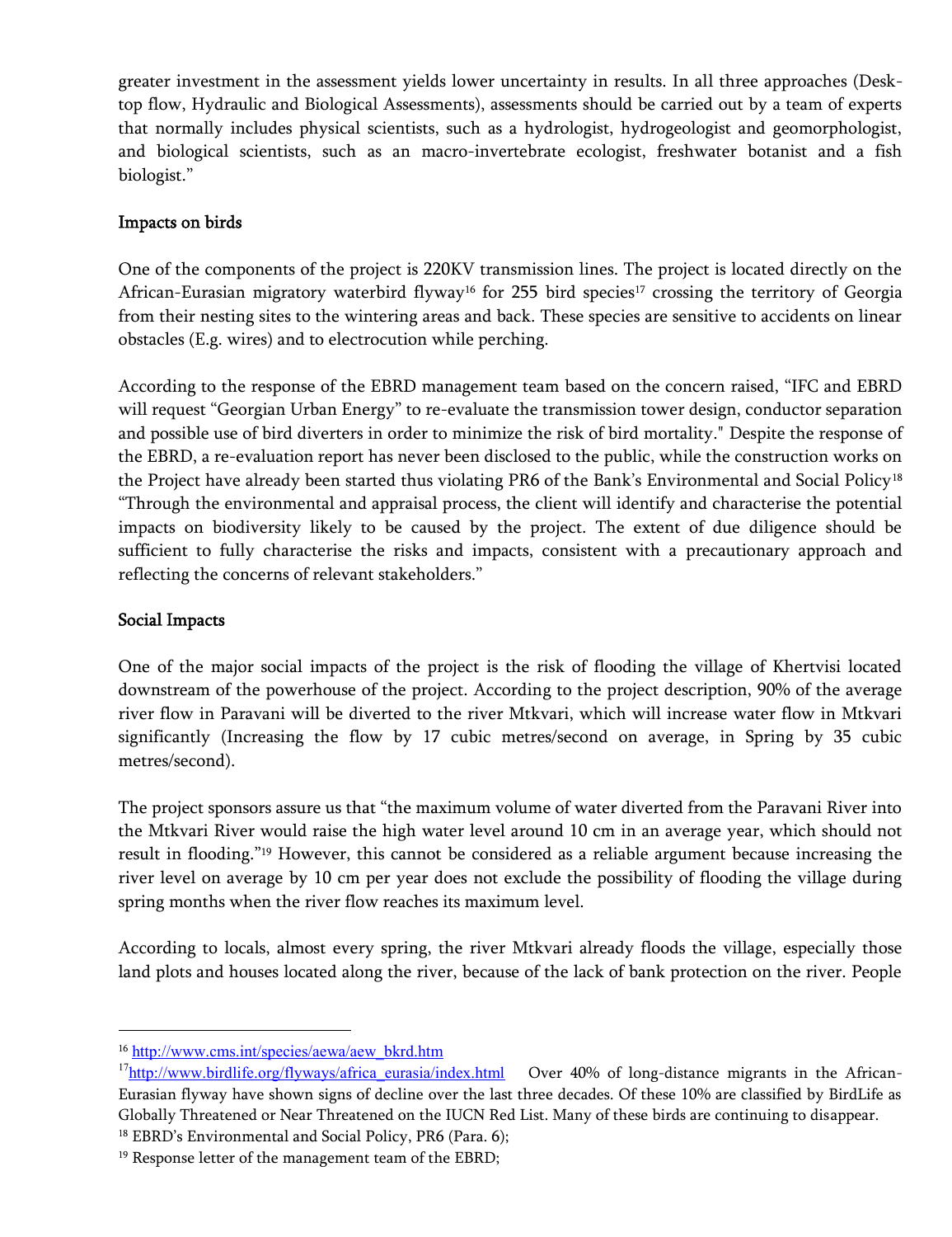fear that if bank protection measures are not implemented it will be impossible to live in the village after the project implementation.

According to the EBRD's response, "given the level of community concern, Georgian Urban Energy has agreed to commission an additional evaluation of flooding risks and this evaluation is currently underway. The outcome of this study – including the technical details of any mitigation requirement(s) will be discussed with the potentially affected community as soon as it becomes available."

The construction works on Paravani HPP have already started, but additional studies of evaluation flooding risks have been disclosed neither for locals nor for civil society thus violating PR 4: "7. The client will identify and evaluate the risks and potential impacts to the health and safety of the affected community during the design, construction, operation, and decommissioning of the project and will establish preventive measures and plans to address them in a manner commensurate with the identified risks and impacts. These measures will favour the prevention or avoidance of risks and impacts over minimisation and reduction."

Apart from the flooding, the ESIA fails to describe also problems regarding the access to pastures and subsequent mitigation measures. According to the local population, since construction works started, they have not been allowed to graze their cattle in their pastures ("Kvarsa") as the path to the pastures has been closed by the project sponsor.

### **Alternative renewable sources**

The ESIA of the project describes technical and technological alternatives of the project, a zero alternative and alternative sources of the energy generation like solar, wind, geothermal and bio energy alternatives to the central option. However, one it does not properly analyse alternative sources of energy generation, instead giving only background descriptions of these renewable alternatives without making a detailed comparative analysis with the central option. It does not include either financial calculations -- how much will be needed for implementing such projects - or costs of these renewable energy projects.

According to the response of the EBRD, "A project-specific ESIA is not considered the appropriate forum to evaluate the national policy-level question of whether Georgia should develop medium-large hydropower projects versus other forms of renewable energy (for example, mini-hydro, wind, biomass)." This response contradicts the Environmental and Social Policy of the EBRD<sup>20</sup>: The ESIA of the project should include "an examination of technically and financially feasible alternatives to the source of such impacts, and documentation of the rationale for selecting the particular course of action proposed", and also begs the question: if development of other renewable sources as an alternative to the central option is not subject to the ESIA, then why are they described in the ESIA as alternatives to the central option?

### **Project-related documentation**

The project ESIA document was not available in English. This is worrying for two reasons: First it is unclear how the EBRD and IFC made a quality assessment of the Georgian ESIA of the project and second, a basic principle of the Public Information Policy of the EBRD is willingness to listen to third

<sup>20</sup> PR 1(9) of Environmental and Social Policy of EBRD (2008);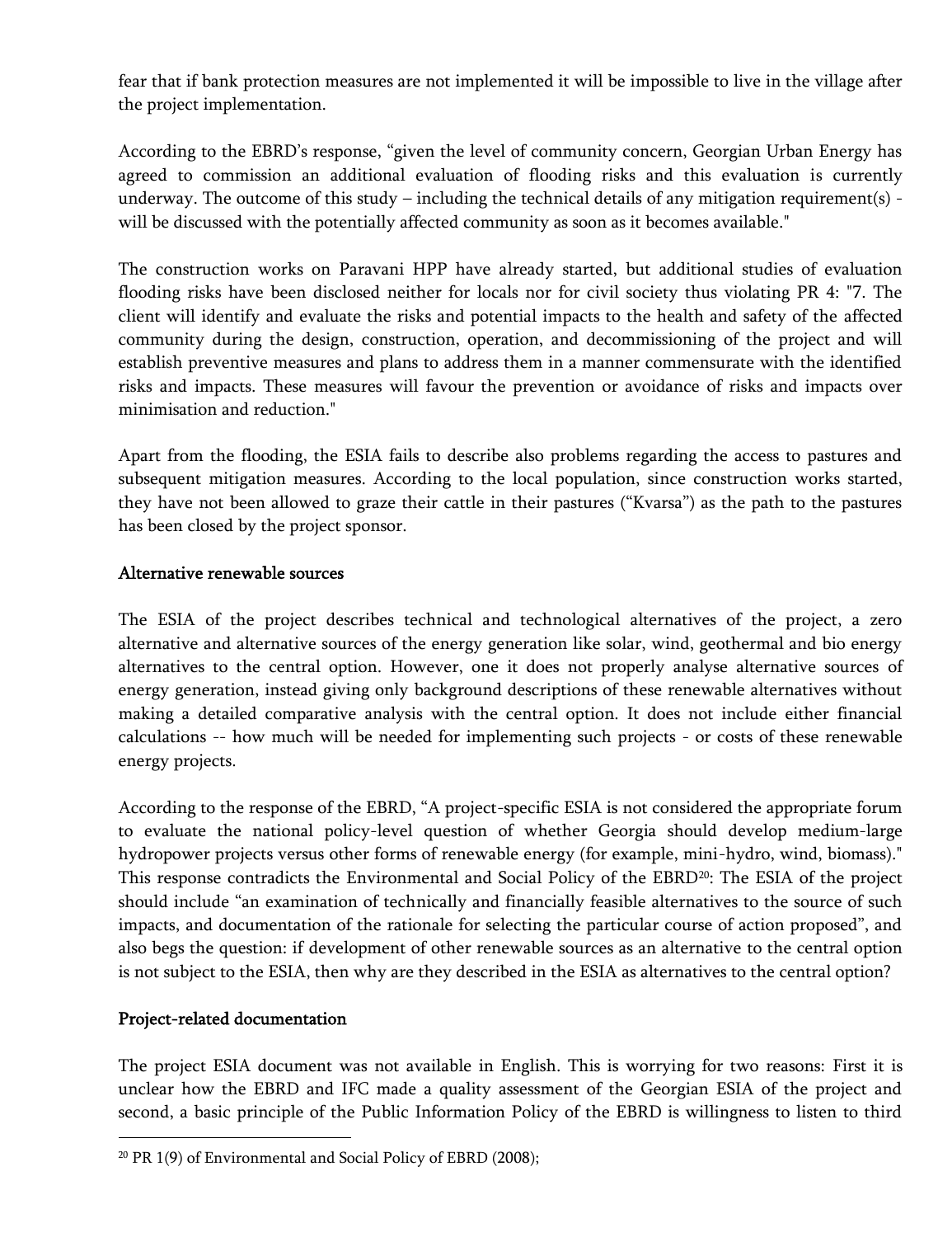parties (including international NGOs) so as to benefit from their contributions to its work. The EBRD's PR 10 directly commits "to identify people or communities that are or could be affected by the project, as well as other interested parties." It is unclear how international experts can give their input if the ESIA is only in Georgian.

According to the EBRD "There was no quality review of Sponsor documentation other than to ensure that the final Action Plan will satisfy any outstanding Lender requirements. Scientific Research Firm Gamma, a reputable and independent Georgian consultancy with whom the Lenders have worked previously, prepared the ESIAs and other materials according to Terms of Reference provided by the Lenders. The scientific credentials of Gamma's experts are among the best in Georgia". This suggests that the appraisal of an ESIA for the management team of EBRD is just a formality and purely depends on hired consultants. However, the content of the Action Plan depends on what is in the ESIA, so it makes little sense to assess one and not the other. Another question that needs to be raised is on which criteria the Bank assessed the scientific credentials of Gamma's experts to be among the best in Georgia.

#### **Desired Outcomes**

With this complaint, we expect the EBRD Project Compliance Mechanism Experts to perform a Compliance Review of the Paravani HPP project, namely to check whether the ESIA documentation complies with the Performance Requirements and general commitments of the EBRD's Environmental and Social Policy.

At the same time, we expect that EBRD will change its approach towards the Tenant methodology, initiate multi-season, multi-year monitoring across the Paravani river in order to gather appropriate field data (Fish, flow, climate, geomorphology, sediment movement, etc.) in order to facilitate a comparable methodology and use existing desktop method models to create a Paravani-based method, which can be used only in the Paravani river and will ensure minimal impact on ecosystem of the river and thus compliance with Convention on Biological Diversity and Water Framework Directive will be ensured.

In addition, it is necessary to disclose the reassessment report of the flooding risk for Khertvisi village and re-evaluation report of the impact of transmission lines on birds and organize public hearing meetings on these documents.

We also expect that in order to fulfill the basic principles of the Public Information Policy and Environmental and Social Policy (PR10) of EBRD, the Bank will ensure the availability of the ESIA of the project in English.

Best regards,

David Chipashvili

 $2772$ 

International Financial Institutions Monitoring Programs Coordinator